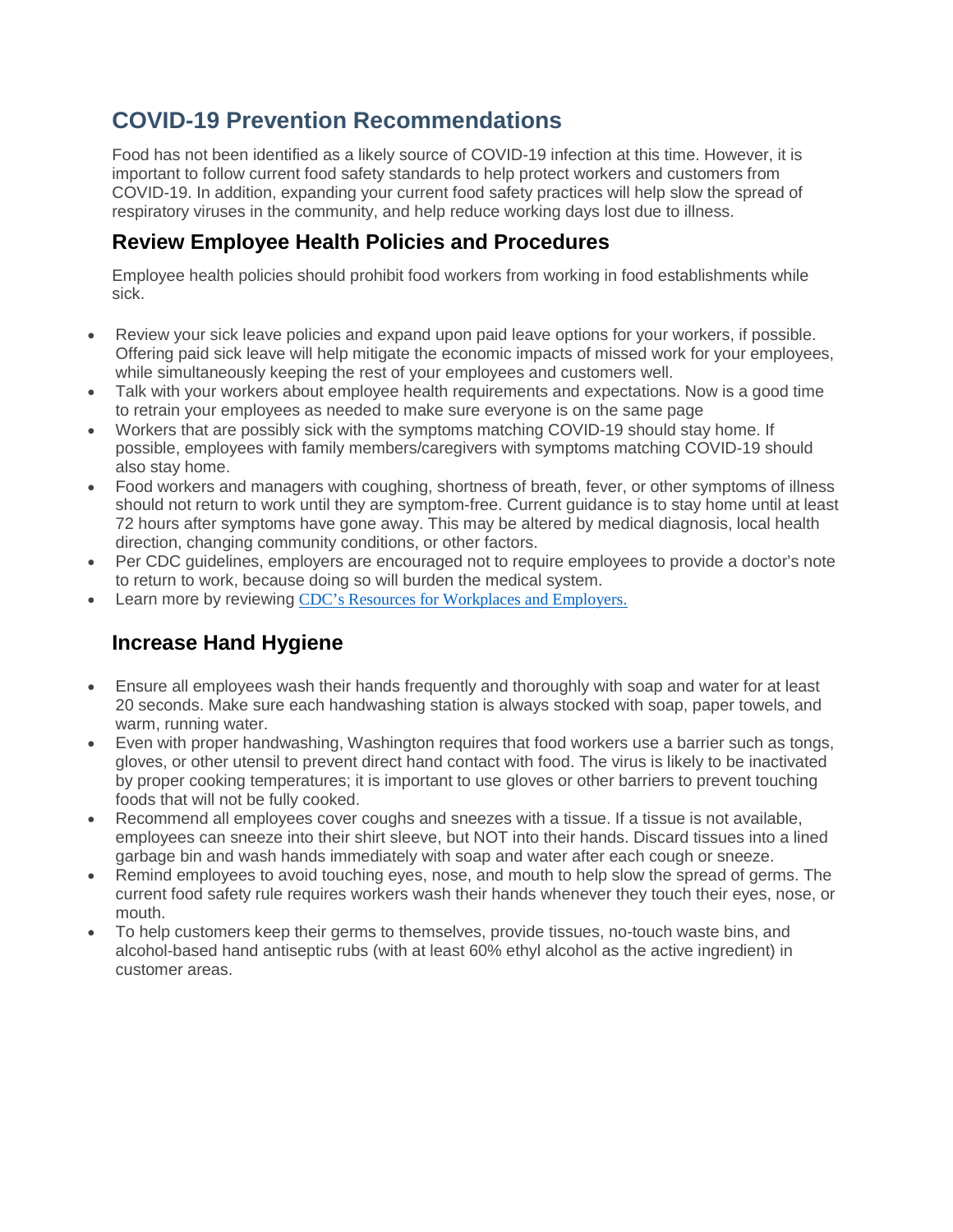### **Clean and Sanitize**

It is expected that the coronavirus that causes COVID-19 is, like other coronaviruses, also susceptible to EPA-registered sanitizers and disinfectants. As of now there is no recommended change to currently-approved sanitizers.

- Only use sanitizers registered with EPA as a sanitizer. Read the sanitizer label and follow usage directions. Be sure to measure the concentration of the sanitizer with test strips to make sure the active ingredient is available.
- The EPA has a [list of registered sanitizers](https://www.epa.gov/pesticide-registration/list-n-disinfectants-use-against-sars-cov-2) labeled for use against the novel coronavirus. Note: There may be additional disinfectants that meet the criteria and EPA will update the list as needed.
- When disinfecting for coronavirus, EPA recommends following the product label use directions for enveloped viruses, as indicated by the approved emerging viral pathogen claim on the master label. If the directions for use for viruses/virucidal activity list different contact times or dilutions, use the longest contact time or most concentrated solution.
- Note: These disinfection concentrations may exceed the allowable levels allowed for use on food contact surfaces such as dishes and utensils. Be sure to follow the label directions for FOOD CONTACT SURFACES when using the chemical near or on utensils and food contact surfaces.
- If you have questions about your particular sanitizer, please carefully read the package label or reach out to your chemical provider for more information.
- Be sure to wash and rinse equipment of visible dirt or debris before sanitizing. Sanitizers work better on clean surfaces.
- All food contact surfaces such as utensils, cutting boards, and serving ware must be washed, rinsed, and sanitized often throughout the day. Be sure dishes are properly washed and sanitized with chemicals or a high-heat dishwasher after each customer's use.
- All nonfood contact surfaces, such as equipment, counters, menus, tables, chairs, bathrooms, and doors should be cleaned of spills as needed and sanitized often. Wash, rinse, and sanitize nonfood contact surfaces that employee and customers touch throughout the day.
- To help protect your workers and customers, increase the frequency of cleaning and sanitizing customer-access areas. Use a separate wiping cloth and sanitizing solution when sanitizing the front of house/customer-access areas.
- Consider removing decorative objects, papers, and other unneeded materials from counters to allow for thorough sanitization of unobstructed surfaces.
- Sanitize outside of condiment containers and other items frequently handled such as doorknobs, backs of chairs, faucet handles, tabletops, and menus at least daily.
- At this time, there are no statewide restrictions on customer self-service such as beverage dispensers, bulk food containers, or salad bars. To help customers reduce illness wash, rinse, and sanitize tongs and other utensils in self-service areas often throughout the day and provide alcoholbased hand antiseptic rubs at the entrance to the facility.

# **Going Forward**

As with any newly emerging infectious disease, knowledge evolves with time. Early on, it is difficult to know the ways in which the disease spreads, how effectively it spreads from person to person, and how severe the infection is.